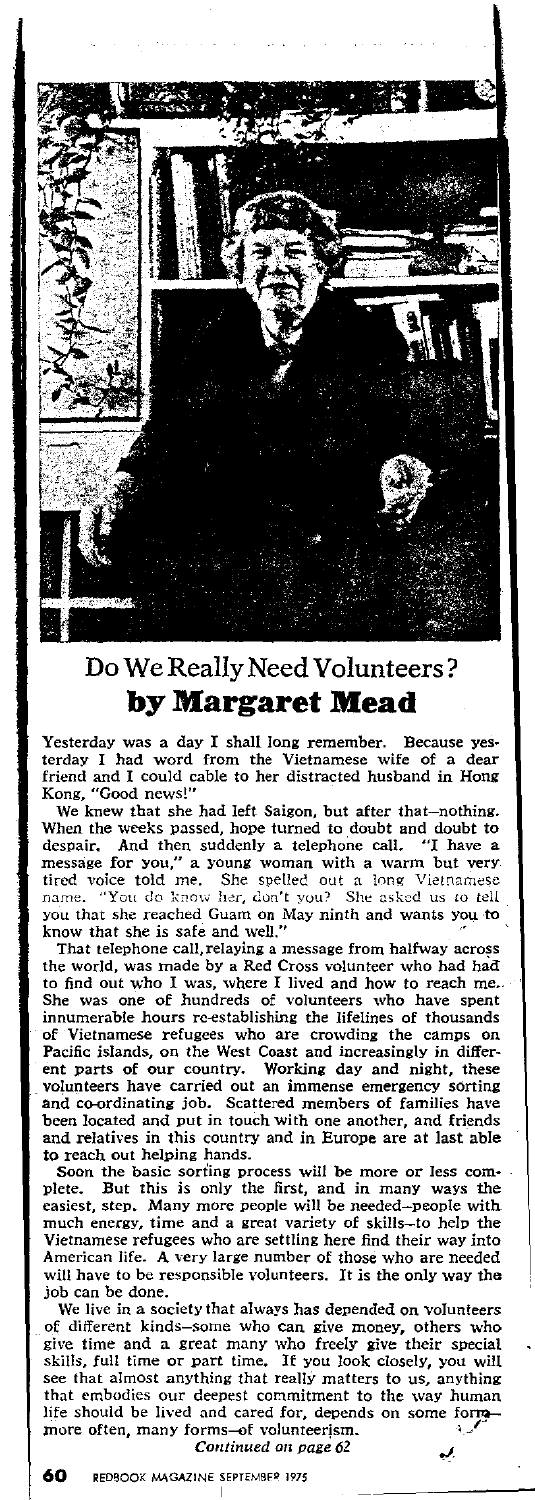## **Just a quarter cup of Dynamo®**  cleans a whole wash-clean!

That's all you need for a regular washload-even in hard water. (That's why Dynamo costs the same to use as powders.) So measure exactly a quarter cup. Rub a little directly intp any greasy spots you have, and pour the rest in your washer. You'll find out. Dynamo works better on greasy stains-so your whole wash comes cleaner than powders would get it.

**REAL!** 

## **The little blue jug is...Dynamo!** <sup>L</sup>© 1975,\_Co!gate-Pat,:nol1ve\_Co. ~-···"-· \_\_\_ ------'----•--· ---====-....,

## *Continued from page 60*

't

'I

i  $, \dagger$ 'i

' -

' ',

I l

Our hospitals depend on boards of trustees whose members-most of them very busy people-put their expertise to work in the interests of health care. Most hospitals depend on donors, rich and poor, who give money. And they depend on many people without money to spare-as well as a few for whom money is no object-who give long hours to caring tasks.

Our schools depend on dedicated citizens who are willing to serve on school boards and dedicated parents who give time and money to all the extras that make a school something other than a storage place, a playpen or a prison for sm<sup>-1</sup> children. And schools depend on the dedication of teachers who give their time to the PTA, to conferences with parents, to coaching a team or producing a play or to community projects that center in their schools. Whenever such activities cease to be voluntary and become requirements in addition to

teaching duties, resentment rises and the school begins to fall apart.

Without dedicated volunteers we would not have the parks where our children play, the sliding boards and seesaws and climbing towers in playgrounds, or the museums where children can see Greek temples, dinosaurs reconstructed or Indians in full-feathered regalia. And there would be few libraries. People living in small communities have ahvays known this. But now in big cities everywhere, libraries are closing for lack of tax or voluntary support, and the volunteer boards are overwhelmed by the problems of city budgets.

In fact, if we look carefully, we cannot help realizing that virtually all the activities that make a town or part of a city into a community depend in one way or another on volunteers. But during the past 25 years, when so many things have gone wrong in a world rushing pell-mell to take advantage of new

inventions without stopping to fit them together with older, valuable ways of doing things, our thinking about volunteerism has suffered lrom destructive change.

As more and more socially oriented tasks have been fully professionalized and taken over by men and women as their major, money-earning occupations, the image of the volunteer has been debased. Thirty years ago a forceful, elderly woman could argue in favor of first-class higher education for women because, in her words, "after all, women must man the boards"-that is, take on responsible volunteer work. Today a great many people picture women volunteers as well-to-do, wellintentioned but poorly informed ladies with time on their hands, and male volunteers as retired men who drive clinic patients to hospitals or support the activities of the well-intentioned ladies.

i

 $\sqrt{\frac{2}{\pi}}$ l  $\frac{d^2\mathcal{L}}{d^2}$ 1 ' ii ' .'i j ] ' i ' i

**The** activities of many public-relations firms also have contributed to a debased picture of voluntary efforts. The time and energy given to good causes by prominent people no longer is seen as genuine public service. Instead it is often-and too often correctly-defined as a device for advancing some individual's social, political or professional ambitions, In addition, lists of those who have given to good causes are sold from one good cause to another, and today even the most modestly charitable individuals have their mailboxes jammed with appeals-their names misspelled and five appeals from the same good cause. Some appeals are completely genuine-appeals to feed the hungry in a country shattered by famine or to save some valuable piece of the environment. Others are barely concealed commercial ventures and still others are trans for unwary, kindhearted givers.

In these various ways both the sense of responsible public service by men and women who actually have given thousands of hours of hard work on committees and boards and the spontaneity of individuals who have given a few hard-earned dollars *to* a cause they care about deeply and personally have been largely destroyed. Volunteerism has been grossly commercialized, mech• anized and deprived of the formerly generous motives of dedicated citizen~ ship in communities that nevertheless continue to depend on volunteers for more than mere survival.

Most recently, as a *coup de grdce to*  the whole idea of ever doing anything except for money, certain groups within the Women's Movement haye brand· ed volunteer work other than political work as a rip-off-just one more way of keeping women from being reco $\mu$ nized as professional persons and from being paid adequately for work performed.

It seems to be touch and go whether volunteerism can survive.

But during this very period in which the old picture of the volunteer has been distorted and all but destroyed, new forms of voluntary action have come into being, and the number of volunteers-men and women with many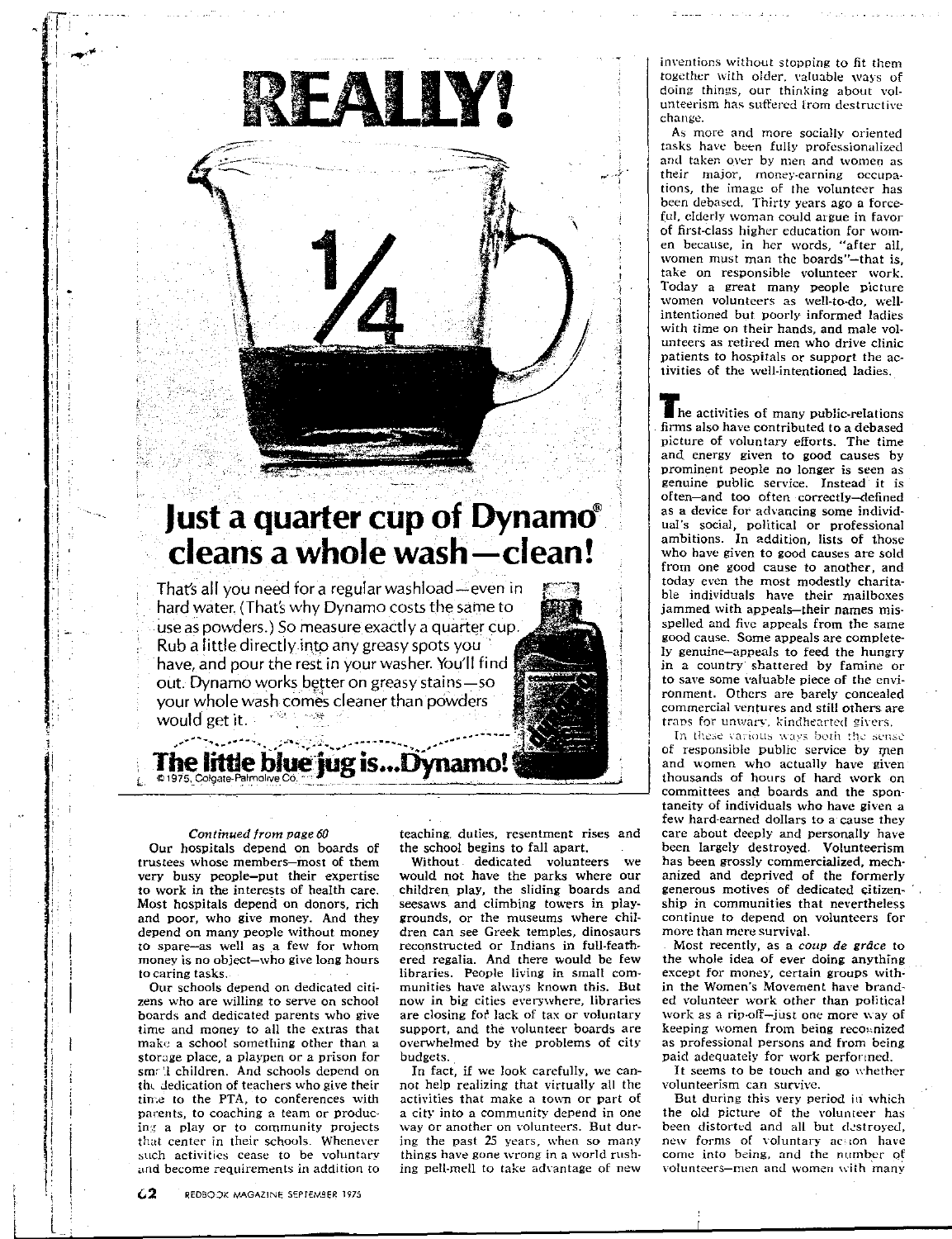skills to back their commitment-has been growing steadily. According to one recent estimate, some 37 million Americans are engaged in voluntary ac• tivities.

~~

Many of them are new volunteerspeople who were not involved earlier. Over the last decade and more, these new volunteers have been especially active in the rapidly developing, controversial movements and programs that are the precursors of new styles of living. The civil rights movement, the upsurging movements of ethnic groups, the antiwar movement and counseling for conscientious objectors, centers for advising women about abortion and birth control, projects for prison reform and for the protection of consumers, all the causes connected with the protection of the environment and, indeed, the Women's Movement-these have drawn thousands, more likely millions, of devoted, committed and hardworking volunteers. But the significant thing is that they do not see themselves as "volunteers"; they speak of themselves as men and women doing jobs that need to be done. [You can find out about such jobs in your community by writing to VOLUNTEER, Department A, Washington, D.C. 20013, a nonprofit service that will refer you to a volunteerplacement center in your area.]

Elsewhere, in the well-intentioned but sometimes misdirected poverty pro• grams, another new idea about the volunteer has been developing. This has grown out of efforts to include what is sometimes called "indigenous personnel"-which is simply a more respectful way of saying that the poor should be involved in their own programs. Of course, this has been possible only to the extent that those who give their time to work in these programs have been paid for costs they are unable to meet while they are doing unpaid volunteer work-that is, the cost of baby sitters or a day nursery, carfare, lunch money and, sometimes, appropriate clothing.

In the same period a related idea has taken firm hold among young people, mainly high-school and college students, who have flocked to museums and laboratories and public offices, parks and playgrounds to work during the summer. They are not paid salaries and very few are given scholarships. Instead they are given small sums to cover lunch and carfare, no more. What they are giving is time and effort to hundreds of different kinds of jobs that in many cases would not get done with· out their willingness to work. Yet they do not seem to think of themselves as "volunteers" but as individuals doing jobs that they want to do.

These, and many others working on a great variety of tasks, are people whose basic subsistence is guaranteed in some way, whether they are welfare mothers, students living at home, retired women and men on small pensions or young wives and husbands with children at home. They have skills and dedication and time but no money to spare.

We had come to think of anyone with time to spare as somehow a negligible person. We are learning-or perhaps relearning-otherwise. The women and men ·who become responsibly involved in the poverty programs that are intended to change their lives and the lives of their children, the young student who is eager to participate in activities- that may have bearing on her future lifework, the well-educated young mother who needs every penny her husband earns, the retired woman with 40 years of disciplined experience in getting a job done-every one of these people has something to offer that makes time an invaluable gift. Characteristically these new volunteers say, "It's essential. And if we don't do it, who will?" So they take on the job.

But we need to back up the new volunteers and support their view of what they are doing. And the time is now.

Everywhere essential services paid\_ for from Federal, state and local taxes are withering away. Everywhere programs that we know are essential are being turned down because there is no money in public budgets to initiate them. Or programs are turned down because people do not realize that by law certain public funds must be matched by private gifts. But above all, services are being limited or withdrawn, programs are closing down and new projects are